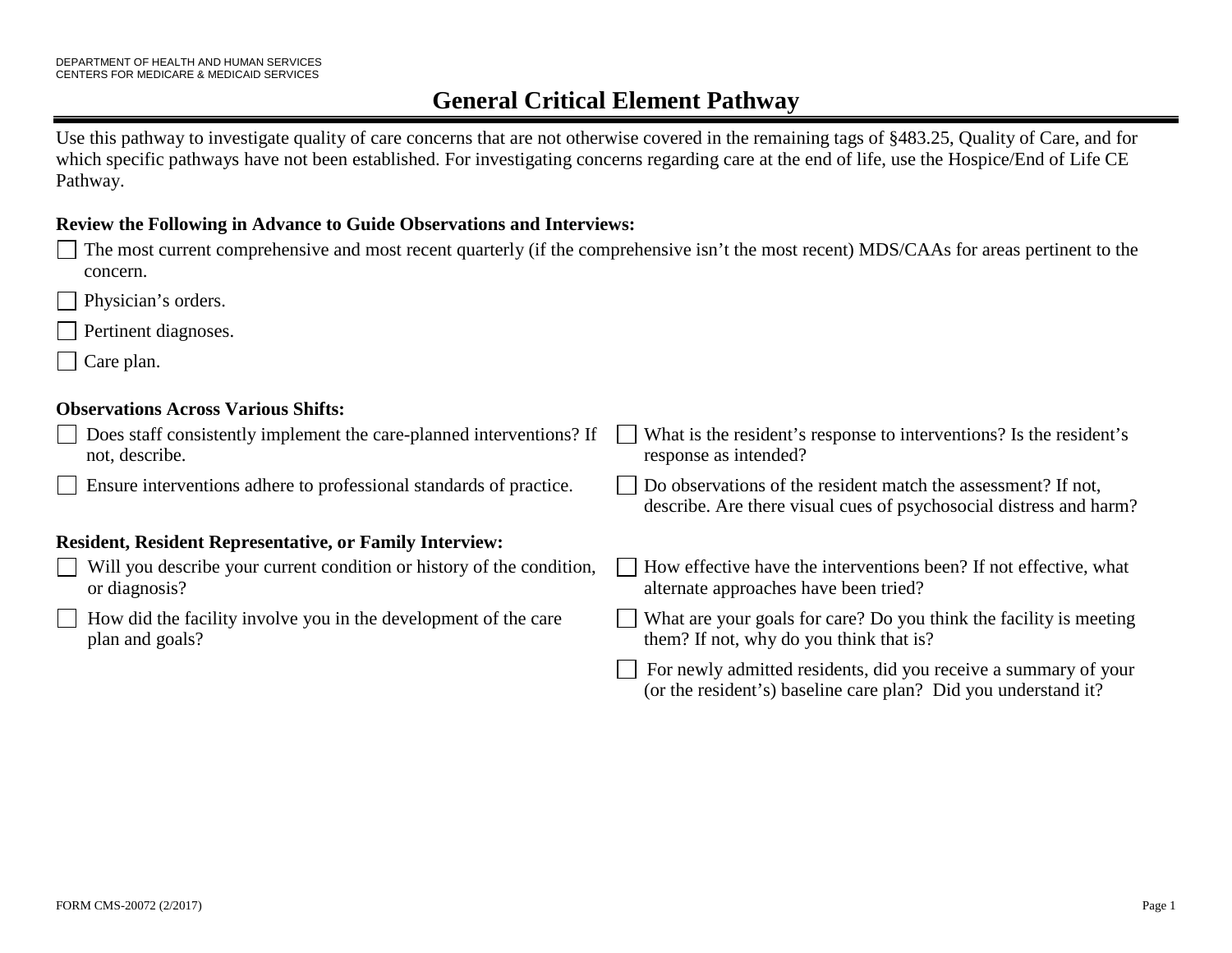# **General Critical Element Pathway**

| <b>Staff Interviews (Nursing Aides, Nurse, DON, Therapist, Attending Practitioner):</b>                                                                                                                                                                                                                                                                                                                                       |                                                                                                                                                                                                                       |  |  |  |
|-------------------------------------------------------------------------------------------------------------------------------------------------------------------------------------------------------------------------------------------------------------------------------------------------------------------------------------------------------------------------------------------------------------------------------|-----------------------------------------------------------------------------------------------------------------------------------------------------------------------------------------------------------------------|--|--|--|
| Will you describe specific interventions for the resident, including                                                                                                                                                                                                                                                                                                                                                          | How are revisions to the comprehensive care plan communicated to                                                                                                                                                      |  |  |  |
| facility-specific guidelines/protocols?                                                                                                                                                                                                                                                                                                                                                                                       | staff?                                                                                                                                                                                                                |  |  |  |
| How, what, when, and to whom do you report changes in condition?                                                                                                                                                                                                                                                                                                                                                              | How was it determined that the chosen interventions were                                                                                                                                                              |  |  |  |
| How does the interdisciplinary team monitor for the implementation                                                                                                                                                                                                                                                                                                                                                            | appropriate?                                                                                                                                                                                                          |  |  |  |
| of the care plan and changes in condition?                                                                                                                                                                                                                                                                                                                                                                                    | Did the resident have a change in condition that may justify                                                                                                                                                          |  |  |  |
| How is information passed across shifts, and between all                                                                                                                                                                                                                                                                                                                                                                      | additional or different interventions?                                                                                                                                                                                |  |  |  |
| disciplines?                                                                                                                                                                                                                                                                                                                                                                                                                  | How does staff validate the effectiveness of current interventions?                                                                                                                                                   |  |  |  |
| <b>Record Review:</b>                                                                                                                                                                                                                                                                                                                                                                                                         |                                                                                                                                                                                                                       |  |  |  |
| Review relevant information such as medication and treatment                                                                                                                                                                                                                                                                                                                                                                  | Is there evidence of resident or resident representative participation                                                                                                                                                |  |  |  |
| administration records, interdisciplinary progress notes, and any                                                                                                                                                                                                                                                                                                                                                             | in developing resident-specific, measureable objectives, and                                                                                                                                                          |  |  |  |
| facility-required assessments that may have been completed. Does                                                                                                                                                                                                                                                                                                                                                              | interventions? If not, is there an explanation as to why the resident                                                                                                                                                 |  |  |  |
| the information accurately and comprehensively reflect the                                                                                                                                                                                                                                                                                                                                                                    | or representative did not participate?                                                                                                                                                                                |  |  |  |
| resident's condition? If not, describe.                                                                                                                                                                                                                                                                                                                                                                                       | Is there evidence that the resident has refused any care or services                                                                                                                                                  |  |  |  |
| Are federally required RAI/MDS assessments completed according                                                                                                                                                                                                                                                                                                                                                                | that would otherwise be required, but are not provided due to the                                                                                                                                                     |  |  |  |
| to required time frames?                                                                                                                                                                                                                                                                                                                                                                                                      | resident's exercise of rights, including the right to refuse treatment?                                                                                                                                               |  |  |  |
| For newly admitted residents, is there a baseline care plan, and                                                                                                                                                                                                                                                                                                                                                              | If so, does the care plan reflect this refusal, and how has the facility                                                                                                                                              |  |  |  |
| does it describe the instructions necessary to meet the resident's                                                                                                                                                                                                                                                                                                                                                            | addressed this refusal?                                                                                                                                                                                               |  |  |  |
| immediate needs? Does it address the resident's clinical and safety<br>risks?                                                                                                                                                                                                                                                                                                                                                 | Was there a "significant change" in the resident's condition (i.e., will<br>not resolve itself without intervention by staff or by implementing<br>standard disease-related clinical interventions; impacts more than |  |  |  |
| Is the care plan comprehensive? Is it consistent with the resident's<br>specific conditions, risks, needs, preferences, and behaviors? Does<br>it include goals for admission, measureable objectives, timetables,<br>and desired outcomes? How did the resident respond to care<br>planned interventions? Was the care plan revised if interventions<br>weren't effective, the desired outcome was achieved, or if there was | one area of health; requires IDT review or revision of the care<br>plan)? If so, was a significant change comprehensive assessment<br>conducted within 14 days?                                                       |  |  |  |

a change in condition?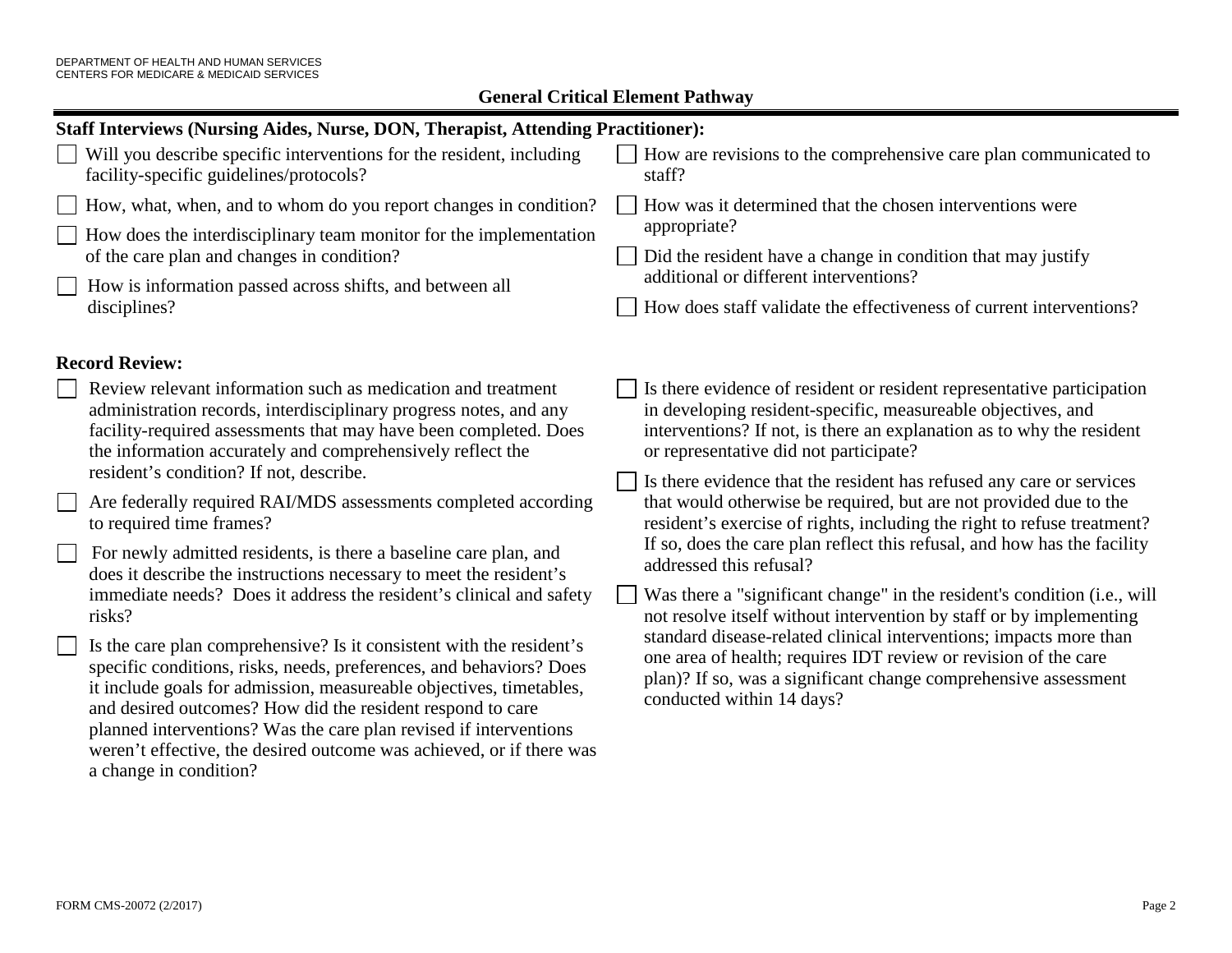#### **Critical Element Decisions:**

- 1) Did the facility ensure that the resident received treatment and care in accordance with professional standards of practice, their comprehensive, person-centered care plan, and the resident's choice? If No, cite appropriate outcome tag or F684
- 2) For newly admitted residents and if applicable based on the concern under investigation, did the facility develop and implement a baseline care plan within 48 hours of admission that included the minimum healthcare information necessary to properly care for the immediate needs of the resident? Did the resident and resident representative receive a written summary of the baseline care plan that he/she was able to understand? If No, cite F655

NA, the resident did not have an admission since the previous survey OR the care or service was not necessary to be included in a baseline care plan.

3) If the condition or risks were present at the time of the required comprehensive assessment, did the facility comprehensively assess the resident's physical, mental, and psychosocial needs to identify the risks and/or to determine underlying causes, to the extent possible, and the impact upon the resident's function, mood, and cognition? If No, cite F636

NA, condition/risks were identified after completion of the required comprehensive assessment and did not meet the criteria for a significant change MDS OR the resident was recently admitted and the comprehensive assessment was not yet required.

4) If there was a significant change in the resident's status, did the facility complete a significant change assessment within 14 days of determining the status change was significant?

If No, cite F637

NA, the initial comprehensive assessment had not yet been completed; therefore, a significant change in status assessment is not required OR the resident did not have a significant change in status.

- 5) Did staff who have the skills and qualifications to assess relevant care areas and who are knowledgeable about the resident's status, needs, strengths and areas of decline, accurately complete the resident assessment (i.e., comprehensive, quarterly, significant change in status)? If No, cite F641
- 6) Did the facility develop and implement a comprehensive person-centered care plan that includes measureable objectives and timeframes to meet the resident's medical, nursing, mental, and psychosocial needs and includes the resident's goals, desired outcomes, and preferences? If No, cite F656

NA, the comprehensive assessment was not completed.